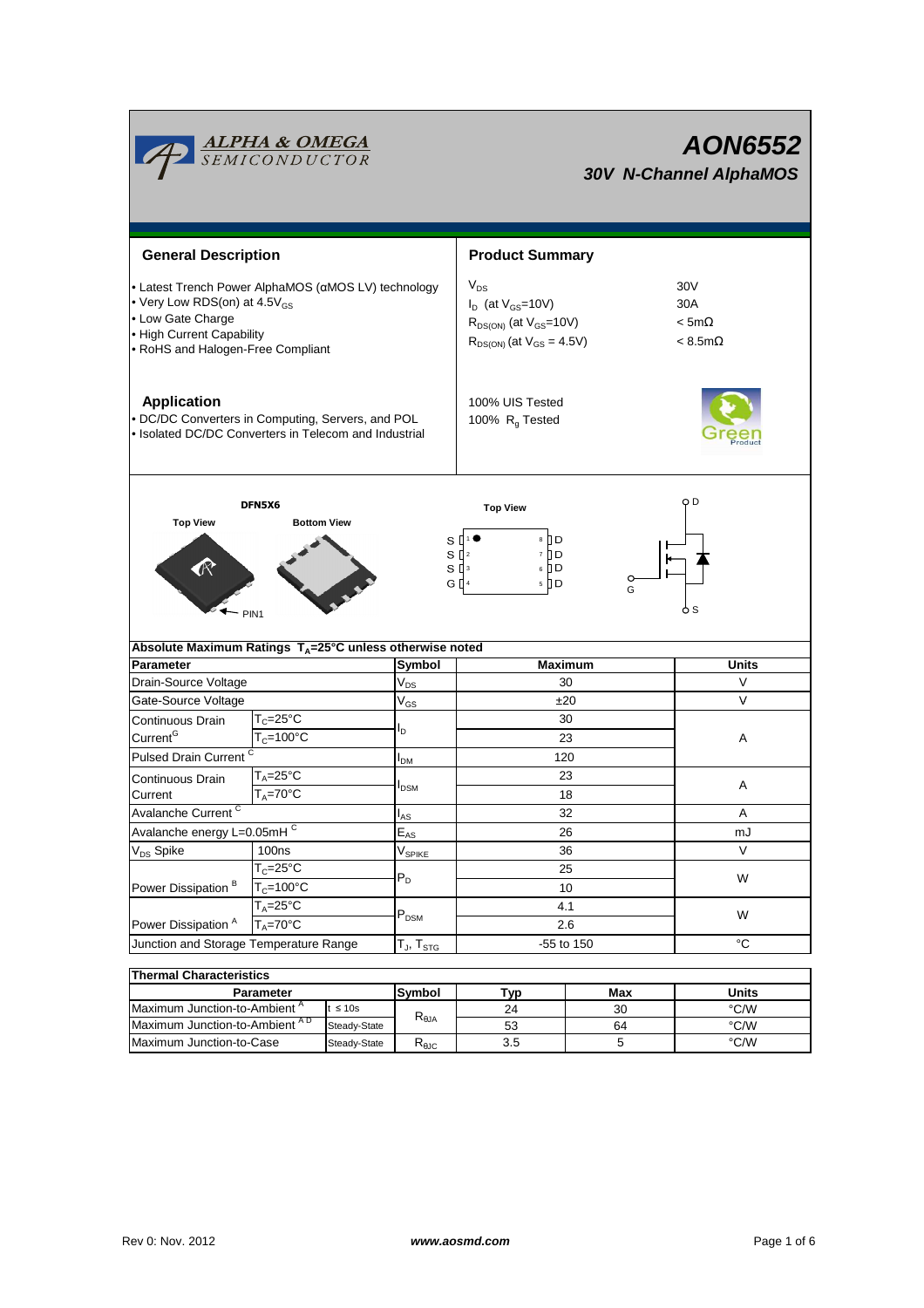

#### **Electrical Characteristics (TJ=25°C unless otherwise noted)**

| <b>Symbol</b>            | <b>Parameter</b>                      | <b>Conditions</b>                                                                           |                                | Min | <b>Typ</b> | <b>Max</b>   | <b>Units</b> |  |  |  |  |
|--------------------------|---------------------------------------|---------------------------------------------------------------------------------------------|--------------------------------|-----|------------|--------------|--------------|--|--|--|--|
| <b>STATIC PARAMETERS</b> |                                       |                                                                                             |                                |     |            |              |              |  |  |  |  |
| <b>BV<sub>DSS</sub></b>  | Drain-Source Breakdown Voltage        | $I_D = 250 \mu A$ , $V_{GS} = 0V$                                                           |                                | 30  |            |              | $\vee$       |  |  |  |  |
| $I_{DSS}$                | Zero Gate Voltage Drain Current       | $V_{DS}$ =30V, $V_{GS}$ =0V                                                                 |                                |     |            | 1            | μA           |  |  |  |  |
|                          |                                       | $T_{\parallel} = 55^{\circ}$ C                                                              |                                |     |            | 5            |              |  |  |  |  |
| $I_{GSS}$                | Gate-Body leakage current             | $V_{DS} = 0V$ , $V_{GS} = \pm 20V$                                                          |                                |     |            | 100          | nA           |  |  |  |  |
| $V_{GS(th)}$             | Gate Threshold Voltage                | $V_{DS} = V_{GS}$ , $I_D = 250 \mu A$                                                       |                                | 1.4 | 1.8        | 2.2          | V            |  |  |  |  |
| $R_{DS(ON)}$             | Static Drain-Source On-Resistance     | $V_{GS}$ =10V, $I_{D}$ =20A                                                                 |                                |     | 4.1        | 5            |              |  |  |  |  |
|                          |                                       |                                                                                             | $T_{\parallel} = 125^{\circ}C$ |     | 5.6<br>6.8 |              | $m\Omega$    |  |  |  |  |
|                          |                                       | $V_{GS} = 4.5V, I_D = 20A$                                                                  |                                |     | 6.7        | 8.5          | $m\Omega$    |  |  |  |  |
| $g_{FS}$                 | Forward Transconductance              | $V_{DS}$ =5V, I <sub>D</sub> =20A                                                           |                                |     | 91         |              | S            |  |  |  |  |
| $V_{SD}$                 | Diode Forward Voltage                 | $\overline{I_{\rm s}}$ =1A, $V_{\rm GS}$ =0V                                                |                                |     | 0.7        | $\mathbf{1}$ | $\vee$       |  |  |  |  |
| $I_{\rm S}$              | Maximum Body-Diode Continuous Current |                                                                                             |                                |     |            | 30           | A            |  |  |  |  |
|                          | <b>DYNAMIC PARAMETERS</b>             |                                                                                             |                                |     |            |              |              |  |  |  |  |
| $C_{\text{iss}}$         | Input Capacitance                     | $V_{GS}$ =0V, $V_{DS}$ =15V, f=1MHz                                                         |                                |     | 1037       |              | pF           |  |  |  |  |
| $C_{\rm oss}$            | <b>Output Capacitance</b>             |                                                                                             |                                |     | 441        |              | pF           |  |  |  |  |
| $C_{\text{rss}}$         | Reverse Transfer Capacitance          |                                                                                             |                                |     | 61         |              | pF           |  |  |  |  |
| $R_{g}$                  | Gate resistance                       | $V_{GS}$ =0V, $V_{DS}$ =0V, f=1MHz                                                          |                                | 0.7 | 1.5        | 2.3          | Ω            |  |  |  |  |
|                          | <b>SWITCHING PARAMETERS</b>           |                                                                                             |                                |     |            |              |              |  |  |  |  |
| $Q_q(10V)$               | <b>Total Gate Charge</b>              | $V_{GS}$ =10V, $V_{DS}$ =15V, $I_{D}$ =20A                                                  |                                |     | 15.5       | 22           | nC           |  |  |  |  |
| $Q_q(4.5V)$              | <b>Total Gate Charge</b>              |                                                                                             |                                |     | 6.8        | 10           | nC           |  |  |  |  |
| $Q_{gs}$                 | Gate Source Charge                    |                                                                                             |                                |     | 3.0        |              | nC           |  |  |  |  |
| $\mathsf{Q}_{\text{gd}}$ | Gate Drain Charge                     |                                                                                             |                                |     | 3.6        |              | nC           |  |  |  |  |
| $t_{D(on)}$              | Turn-On DelayTime                     | $V_{GS}$ =10V, $V_{DS}$ =15V, R <sub>i</sub> =0.75 $\Omega$ ,<br>$R_{\text{GEN}} = 3\Omega$ |                                |     | 5.5        |              | ns           |  |  |  |  |
| $t_r$                    | Turn-On Rise Time                     |                                                                                             |                                |     | 3.3        |              | ns           |  |  |  |  |
| $t_{D(off)}$             | Turn-Off DelayTime                    |                                                                                             |                                |     | 18         |              | ns           |  |  |  |  |
| $t_f$                    | <b>Turn-Off Fall Time</b>             |                                                                                             |                                |     | 4.3        |              | ns           |  |  |  |  |
| $t_{rr}$                 | Body Diode Reverse Recovery Time      | $I_F = 20A$ , dl/dt=500A/ $\mu$ s                                                           |                                |     | 12.7       |              | ns           |  |  |  |  |
| $Q_{rr}$                 | Body Diode Reverse Recovery Charge    | $I_F = 20A$ , dl/dt=500A/ $\mu$ s                                                           |                                |     | 17.2       |              | nC           |  |  |  |  |

A. The value of  $R_{\theta_0A}$  is measured with the device mounted on 1in<sup>2</sup> FR-4 board with 2oz. Copper, in a still air environment with T<sub>A</sub> =25° C. The Power dissipation  $P_{DSM}$  is based on R  $_{6JA}$  ≤ 10s and the maximum allowed junction temperature of 150°C. The value in any given application depends on the user's specific board design.

B. The power dissipation P<sub>D</sub> is based on T<sub>J(MAX)</sub>=150°C, using junction-to-case thermal resistance, and is more useful in setting the upper<br>dissipation limit for cases where additional heatsinking is used.

C. Single pulse width limited by junction temperature  $T_{J(MAX)}$ =150°C.

D. The R<sub>θJA</sub> is the sum of the thermal impedance from junction to case R<sub>θJC</sub> and case to ambient.<br>E. The static characteristics in Figures 1 to 6 are obtained using <300μs pulses, duty cycle 0.5% max.

E. The state characteristics in Figures 1 to 5 are setting the large vertex in the state with the device mounted to a large heatsink, assuming F. These curves are based on the junction-to-case thermal impedance which is me a maximum junction temperature of T<sub>J(MAX)</sub>=150°C. The SOA curve provides a single pulse rating.<br>G. The maximum current rating is package limited.

H. These tests are performed with the device mounted on 1 in<sup>2</sup> FR-4 board with 2oz. Copper, in a still air environment with T<sub>A</sub>=25°C.

THIS PRODUCT HAS BEEN DESIGNED AND QUALIFIED FOR THE CONSUMER MARKET. APPLICATIONS OR USES AS CRITICAL COMPONENTS IN LIFE SUPPORT DEVICES OR SYSTEMS ARE NOT AUTHORIZED. AOS DOES NOT ASSUME ANY LIABILITY ARISING OUT OF SUCH APPLICATIONS OR USES OF ITS PRODUCTS. AOS RESERVES THE RIGHT TO IMPROVE PRODUCT DESIGN, FUNCTIONS AND RELIABILITY WITHOUT NOTICE.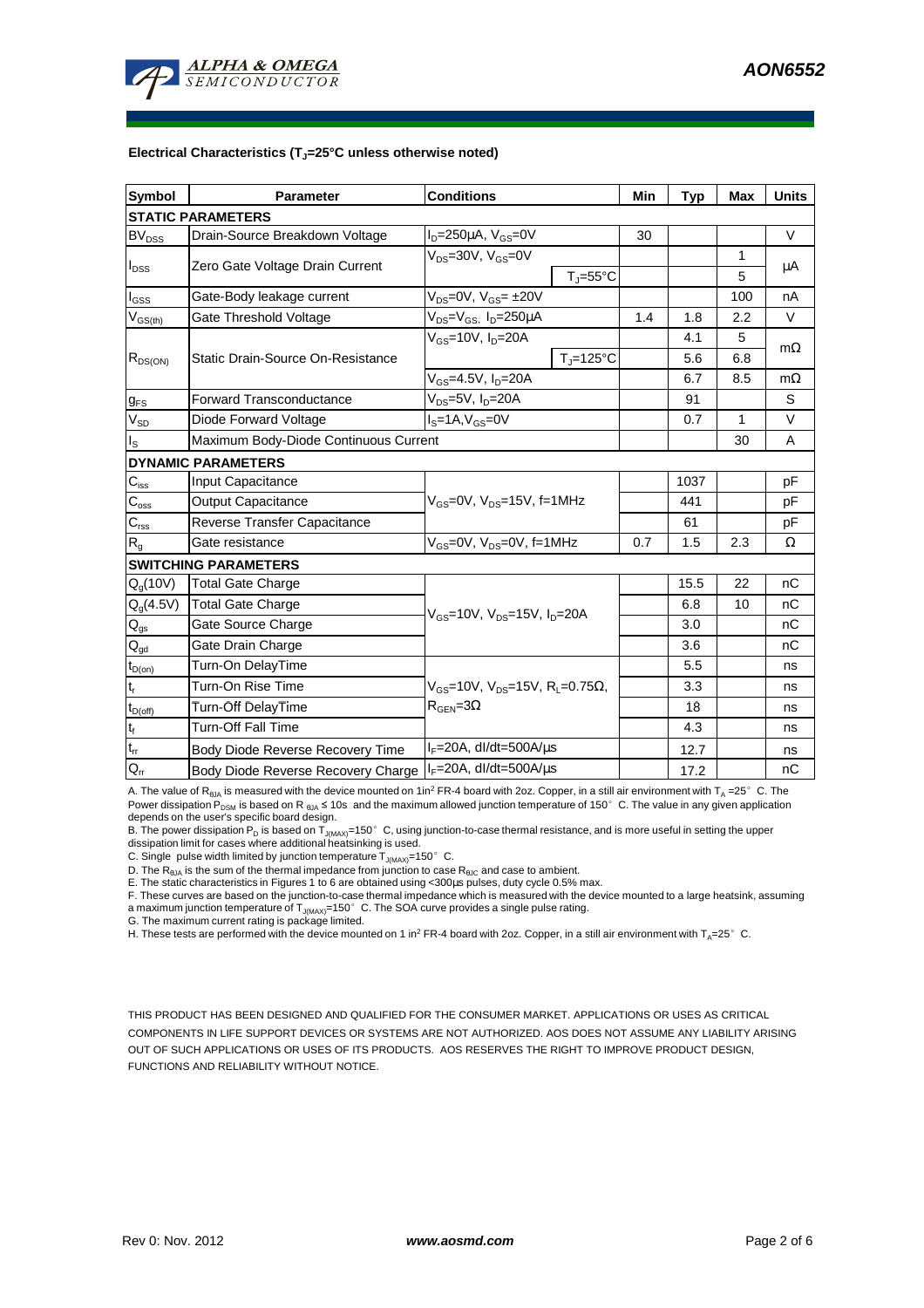

## **TYPICAL ELECTRICAL AND THERMAL CHARACTERISTICS**



**(Note E)**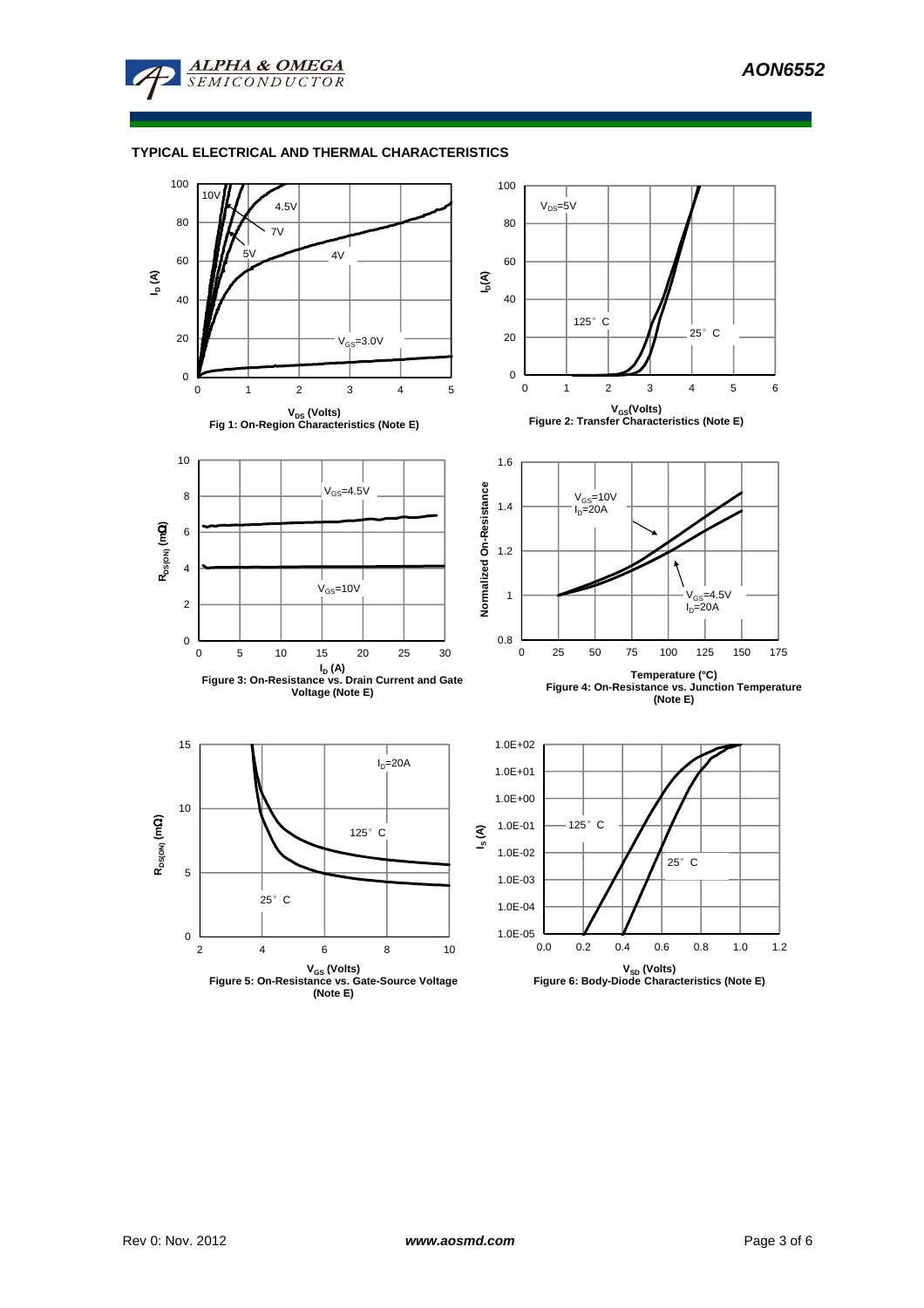

## **TYPICAL ELECTRICAL AND THERMAL CHARACTERISTICS**



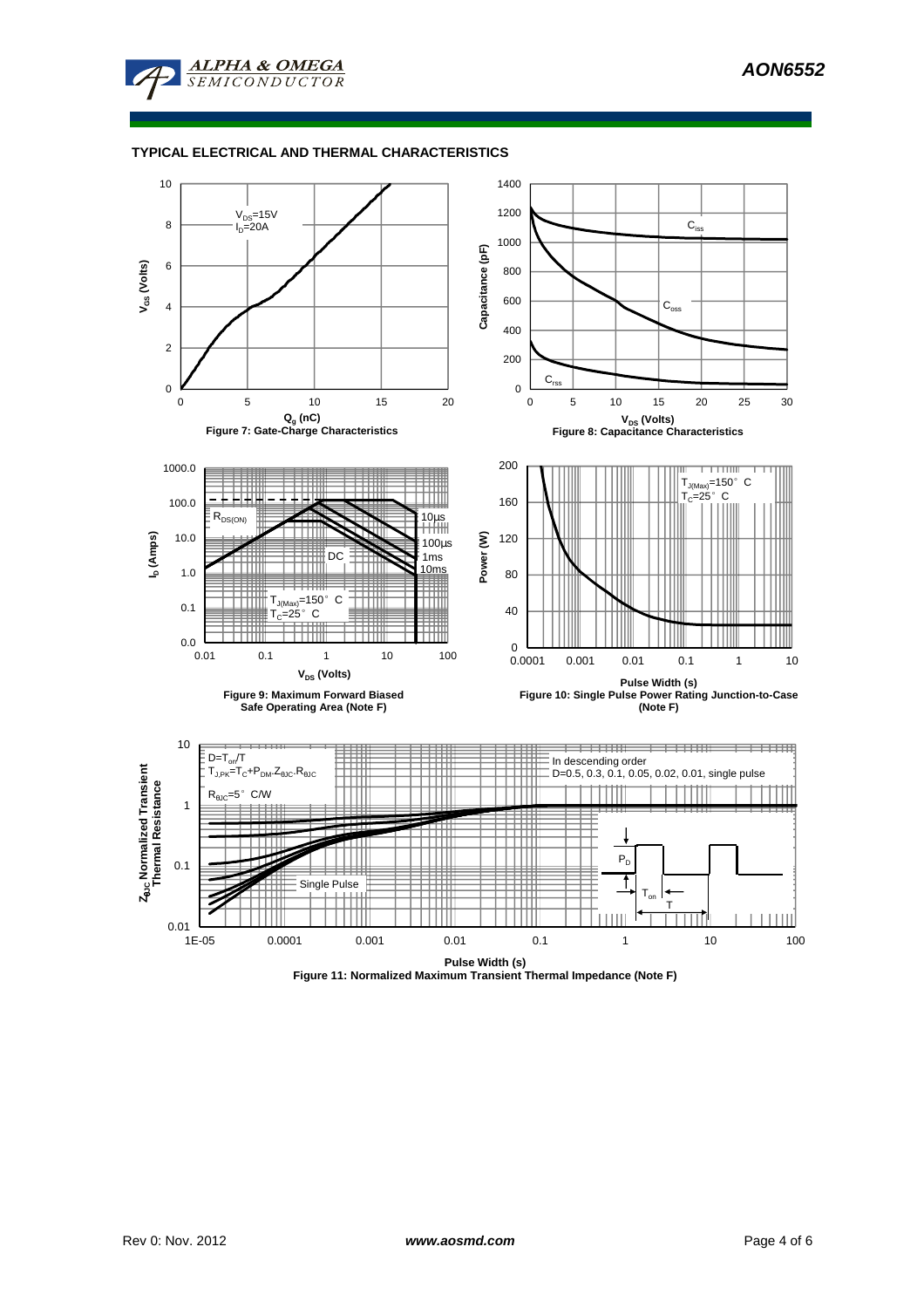

## **TYPICAL ELECTRICAL AND THERMAL CHARACTERISTICS**